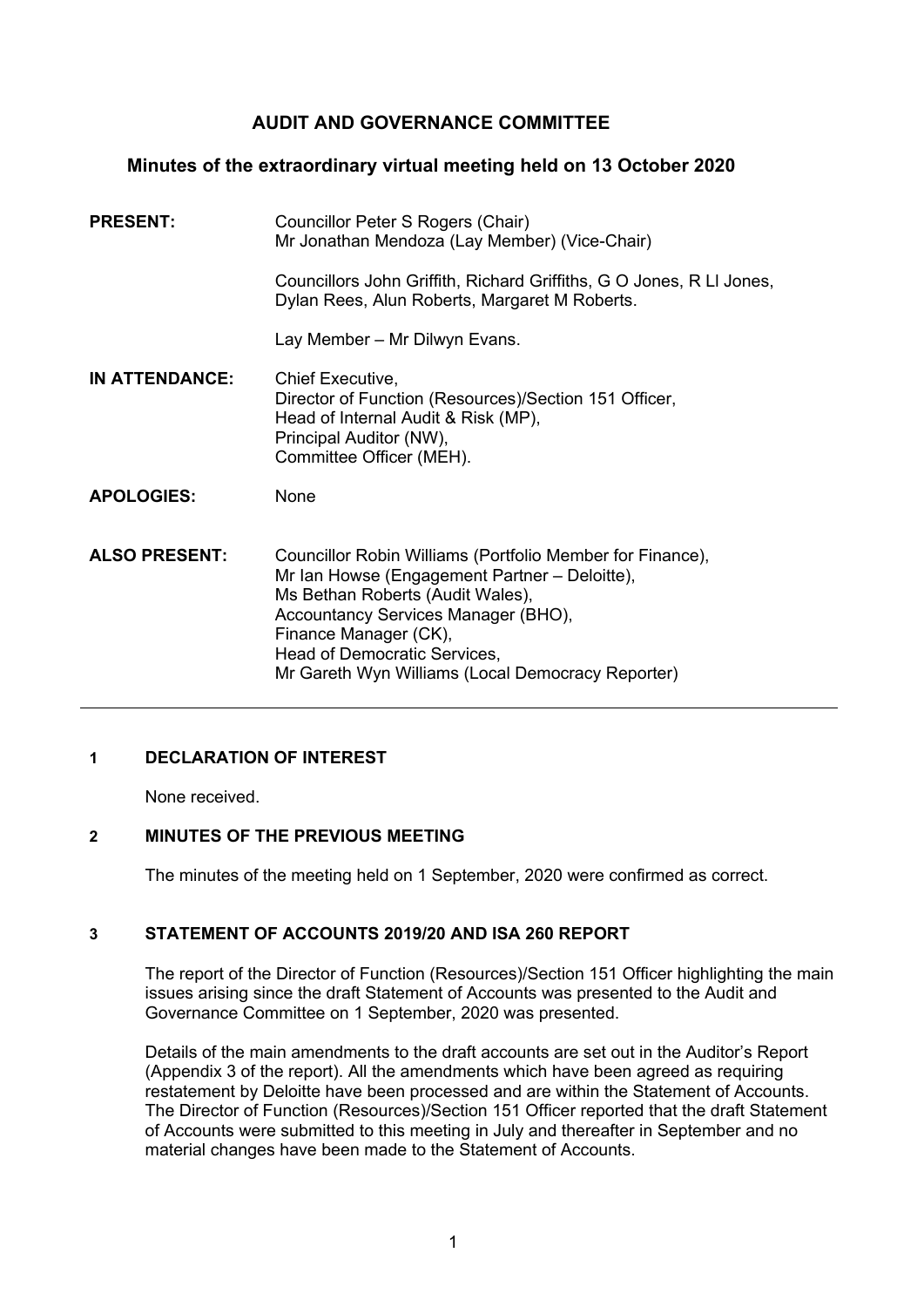Questions were raised by the Members of the Committee as follows:-

• Clarification was sought as two Page 58 of the Statement of Accounts under Note 34 – Officer's Remuneration, it showed an employee was in the £120k plus bracket compared to maximum of £85k in last year's Accounts. Mr Ian Howse, Deloitte said that the matter related to a severance package for a Head Teacher

• Reference was made that interest incurred since the draft Statement of Accounts has increased by £37k and clarification was sought whether it would affect the comprehensive income and expenditure table or even the declared underspend. The Director of Function (Resources)/Section 151 Officer responded that the amendment may be an error at Note 44d itself and not within the actual Statement of Accounts. He noted that he would respond to the anomaly in due course.

• Clarification was sought as to whether funding has been distrusted from the David Hughes' Charity Trust to help young people within the Secondary Schools. The Director of Function (Resources)/Section 151 Officer responded that whilst the David Hughes' Charity Trust is mentioned within the Statement of Accounts the full report on the Accounts of the David Hughes's Charity Trust will be reported to the Executive in November. The Portfolio Holder for Finance said that £276,400 has been transferred to the schools in 2019 towards learning coaches and that each Secondary School has received £8,560 towards grants for pupils.

Mr Ian Howse, Deloitte wish to congratulate the Council on meeting the original statutory timetable for issuing draft accounts to a very high standard during the difficult period due to the Covid-19 pandemic. He noted that the minor typographic amendments will be rectified before submission to the Authority's full Council meeting. Mr Howse, reported the External that a level of 'materiality' was set at £3.7m which would apply to any local authority in Wales and is based on annual expenditure. He noted that some work is outstanding which was noted in paragraph 5 of the report and he referred to the completion and review of the Pensions Liability on receipt of IAS19 assurances from Pension Fund Auditor as well as conclusion in relation to McCloud and Goodwin cases. Mr Howse said that the work that is outstanding will be completed before the full Accounts are submitted to the full Council for acceptance.

Questions were raised by the Members of the Committee as follows:-

• Reference was made to the 'Payroll' Controls within the report and that the matter would be reported to the Committee. The Director of Function (Resources)/Section 151 Officer responded that for a number of years the authority has experienced difficulties with the separation of adequate roles within the payroll team due to limited staffing levels. The team has been restructured last year and an additional employee has been employed as a Systems Administrator whose role is to set access levels to the payroll system and to produced exception reports prior to the authorisation of each payroll which lists in detail the new starters and leavers, payments which exceed certain pre-set parameters. The Internal Auditors have reviewed the system put in place and have responded that the level of assurance is satisfactory and the exception report will be submitted to the next meeting of this Committee.

The Director of Function (Resources)/Section 151 Officer further said that he wished to thank Mr Ian Howse and his team as this will be the last External Audit report by Deloitte. He noted that the Welsh Audit Offices will be taking over the financial audit from next year.

### **It was RESOLVED:-**

#### **• To recommend to the County Council that it confirms the acceptance of the 2019/20 Statement of Accounts;**